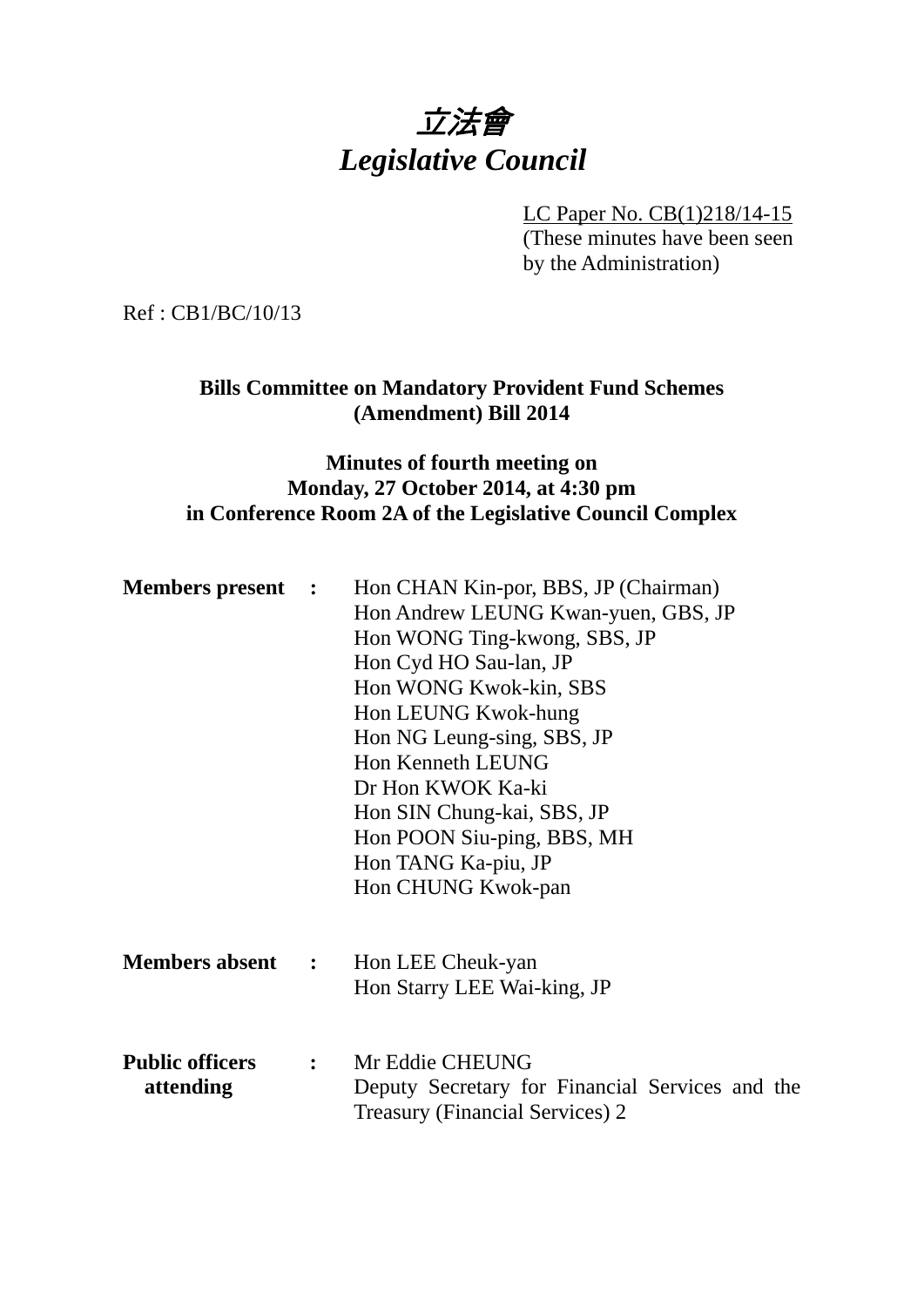|                                                             | Miss Susanna LAI<br>Principal Assistant Secretary for Financial<br>Services and the Treasury (Financial Services)3                           |
|-------------------------------------------------------------|----------------------------------------------------------------------------------------------------------------------------------------------|
|                                                             | Miss Elaine NG<br><b>Senior Government Counsel</b><br>Department of Justice                                                                  |
|                                                             | Mr Alex LAI<br><b>Government Counsel</b><br>Department of Justice                                                                            |
| <b>Attendance by</b><br>$\ddot{\cdot}$<br><b>Invitation</b> | Mr Darren McSHANE<br>Chief Regulation & Policy Officer and<br><b>Executive Director</b><br><b>Mandatory Provident Fund Schemes Authority</b> |
|                                                             | Ms Gabriella YEE<br>Head (Policy Development and Research)<br><b>Mandatory Provident Fund Schemes Authority</b>                              |
| <b>Clerk in attendance:</b>                                 | <b>Ms Annette LAM</b><br>Chief Council Secretary (1)3                                                                                        |
| <b>Staff in attendance:</b>                                 | Miss Evelyn LEE<br><b>Assistant Legal Adviser 10</b>                                                                                         |
|                                                             | Ms Connie HO<br>Senior Council Secretary (1)3                                                                                                |
|                                                             |                                                                                                                                              |

Action

**I. Confirmation of minutes of meeting**<br>(LC Paper No. CB(1)108/14-15 -- Minutes of meeting held on (LC Paper No. CB(1)108/14-15 30 September 2014)

 The minutes of the meeting held on 30 September 2014 were confirmed.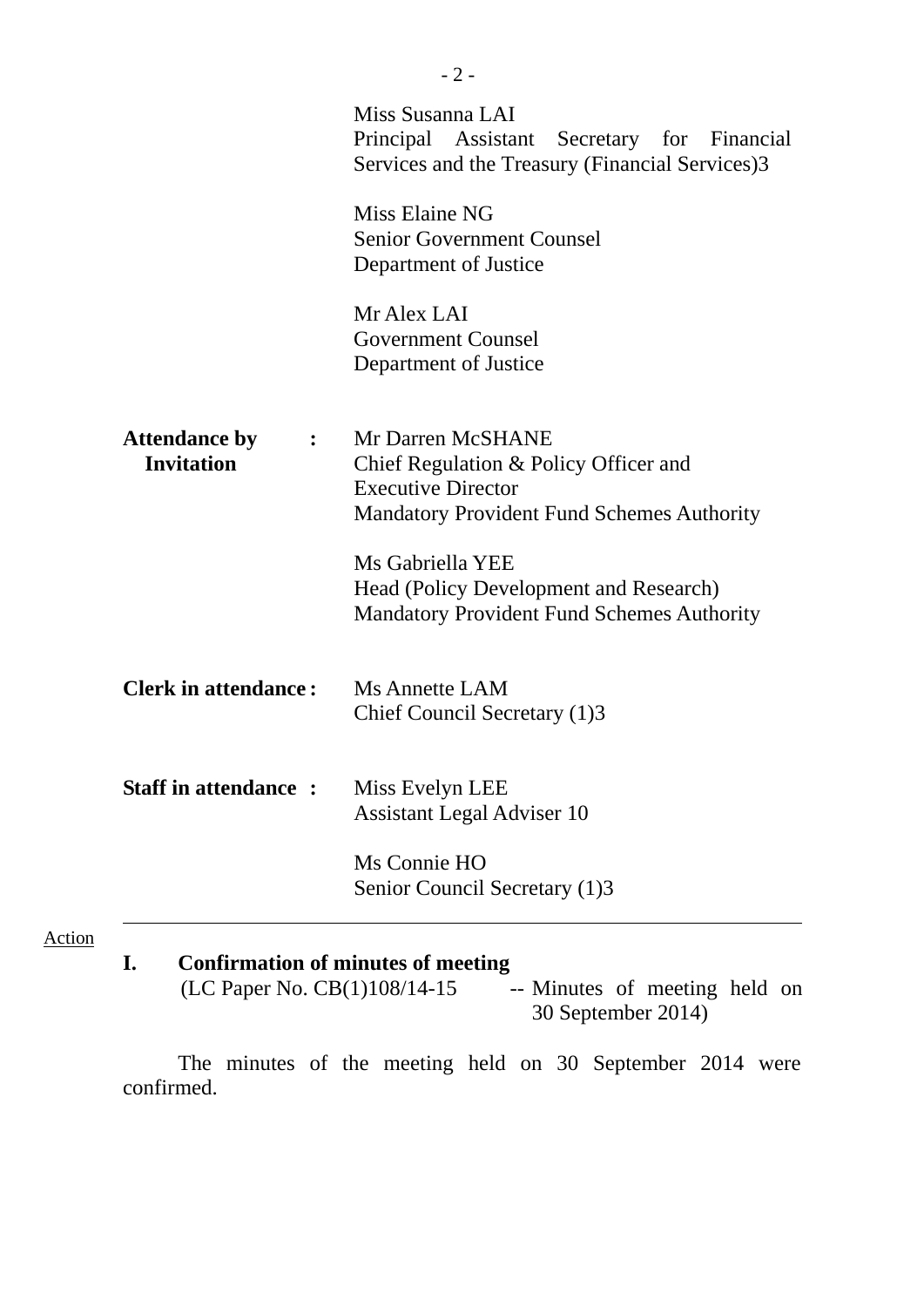| II. | <b>Meeting with the Administration</b><br>(LC Paper No. $CB(1)88/14-15(01)$              | -- List of follow-up actions<br>arising from the discussion at<br>the meeting on 30 September<br>2014                                                    |
|-----|------------------------------------------------------------------------------------------|----------------------------------------------------------------------------------------------------------------------------------------------------------|
|     | LC Paper No. $CB(1)2058/13-14(01)$ -- Hon TANG Ka-piu's letter<br>(Chinese version only) | dated 3 October 2014                                                                                                                                     |
|     | LC Paper No. $CB(1)88/14-15(02)$ -- List of follow-up actions                            | arising from the discussion at<br>the meeting on 7 October<br>2014                                                                                       |
|     | LC Paper No. $CB(1)88/14-15(03)$                                                         | -- The Administration's<br>responses to the follow-up<br>actions arising from the<br>discussion at the meetings on<br>30 September and 7 October<br>2014 |
|     | Clause-by-clause examination of the Bill                                                 |                                                                                                                                                          |

LC Paper No.  $CB(3)762/13-14$  -- The Bill

LC Paper No. CB(1)2021/13-14(01) -- Mark-up copy of the Bill prepared by the Legal Service Division (Restricted to members only))

2. The Bills Committee deliberated (Index of proceedings attached at **Appendix**).

Follow-up action required of the Administration

- 3. The Administration was requested to:
	- (a) advise the number of trustees of Mandatory Provident Fund ("MPF") schemes which did not charge scheme members any fees for the use of paper correspondence and the proportion of these MPF trustees;
	- (b) provide a copy each of the current and proposed revised "Statutory Declaration for Claims for Payment of Accrued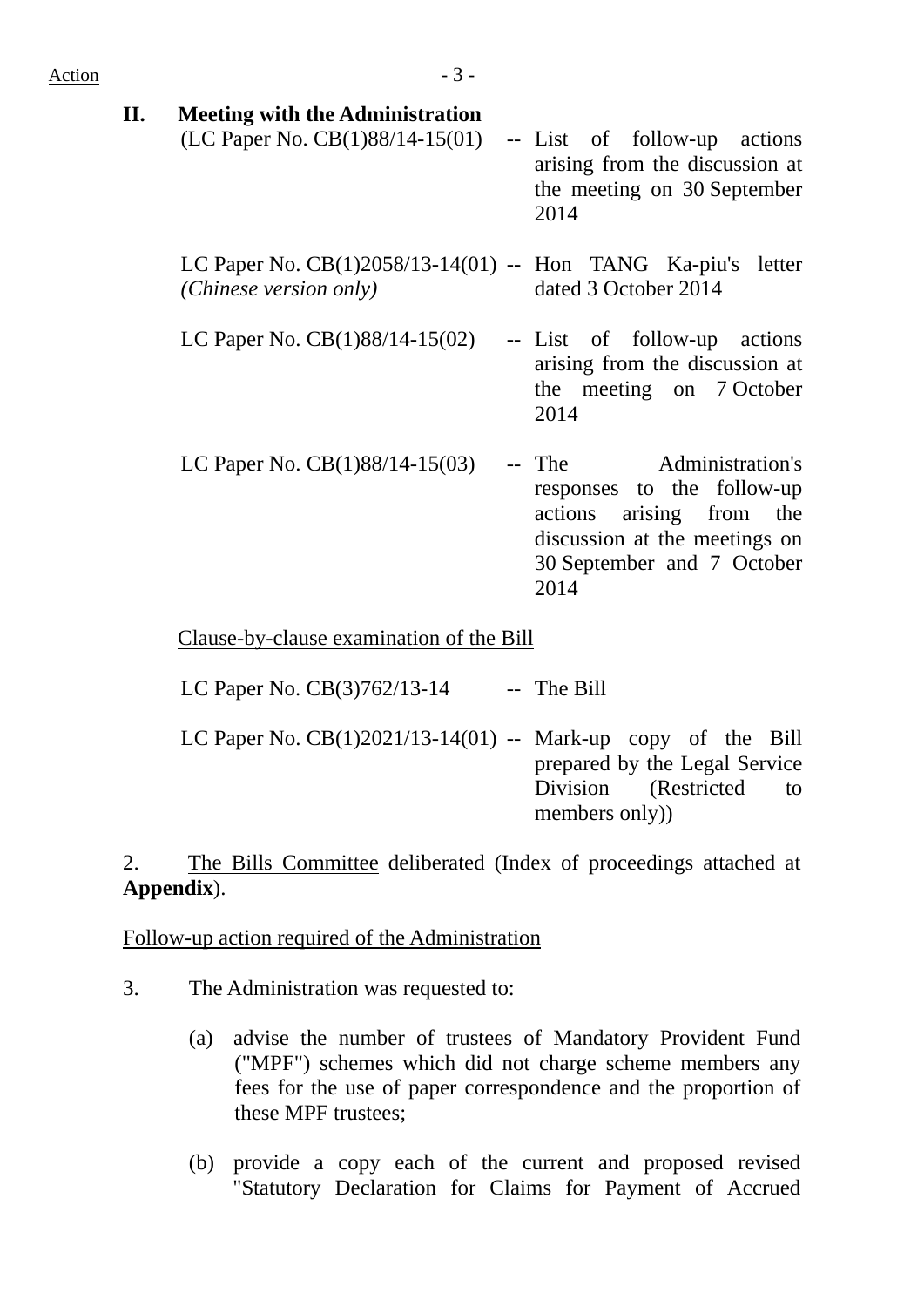Benefits on Grounds of Early Retirement" to illustrate the implementation of section 15(7) that was proposed to be added to the Mandatory Provident Fund Schemes Ordinance (Cap. 485) which sought to clarify the meaning of permanently ceasing employment or self-employment;

- (c) advise, in the light of the Chinese rendition ("包括一項陳述") of the English text "include in the notice a statement setting out" in the respective sections 20(11), 20A(3), 20B(3), 21(10), 34(7) and 34B(7) of Cap.485, whether the Chinese rendition ("加入一項陳 述") of the English text "include in the notice of a statement …" in the proposed section 21BB(8)(b) should be rendered consistent with the Chinese renditions of the aforesaid sections in Cap. 485 or vice versa and provide the relevant considerations;
- (d) advise whether the Commissioner for Labour had made any requests for information disclosure to the Mandatory Provident Fund Schemes Authority ("MPFA") under section 42 of Cap.485 and whether MPFA had made the relevant disclosure; and
- (e) in respect of the proposed section 42AAB(1)(a), clarified the factors which MPFA would take into account in deciding whether to give the written consent.

 (*Post-meeting note*: The information provided by the Administration was issued to members vide LC Paper No. CB(1)217/14-15(02) on 13 November 2014.)

## Date of next meeting

4. The Chairman reminded members that the next meeting would be held on 17 November 2014 at 10:45 am to meet with the Administration.

### **III. Any other business**

5. There being no other business, the meeting ended at 5:42 pm.

Council Business Division 1 Legislative Council Secretariat 13 November 2014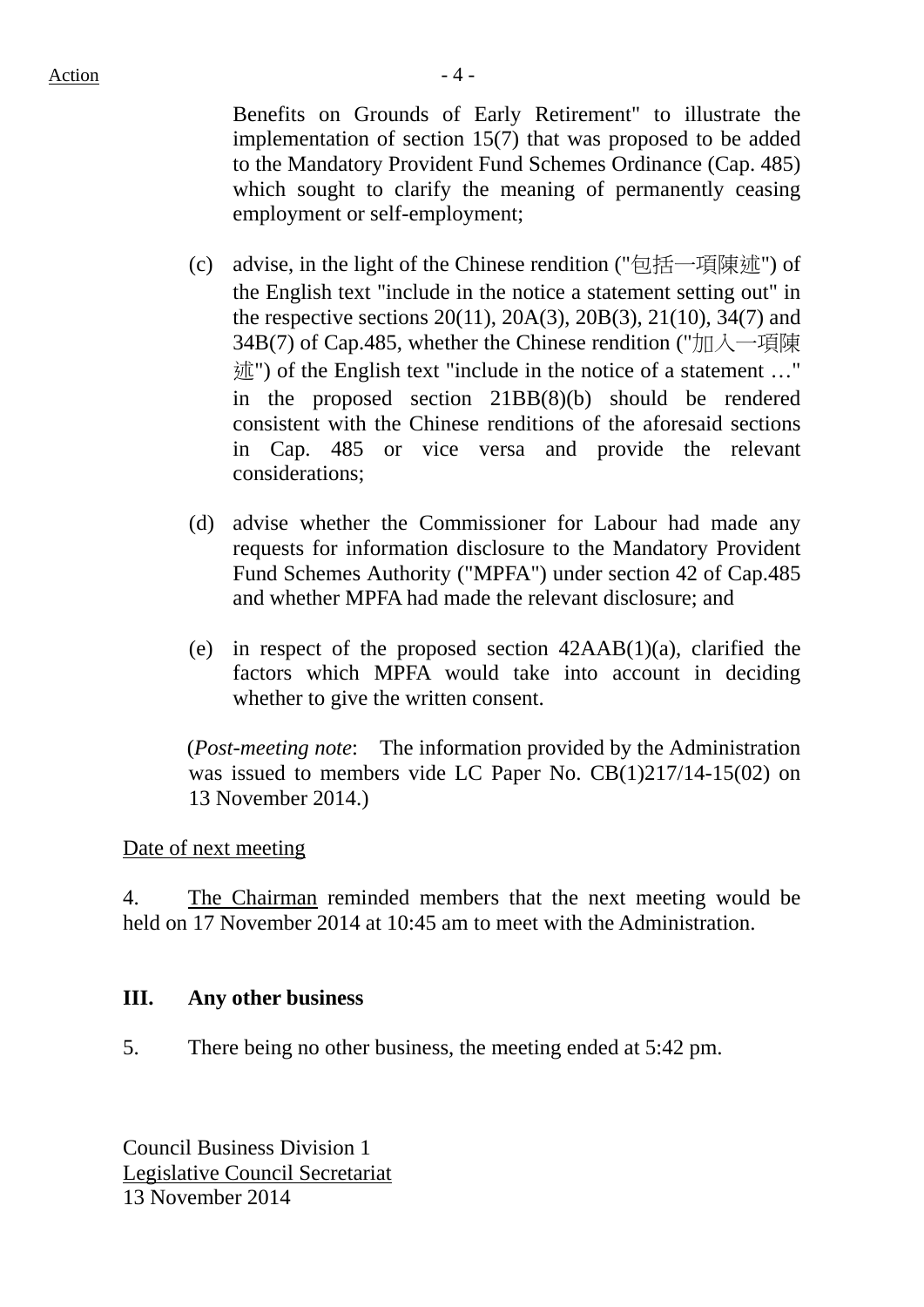### **Proceedings of the fourth meeting of the Bills Committee on Mandatory Provident Fund Schemes (Amendment) Bill 2014 on Monday, 27 October 2014, at 4:30 pm in Conference Room 2A of the Legislative Council Complex**

| <b>Time</b><br>marker | <b>Speaker</b>                   | Subject(s)                                                                                                                                                                                                                                                                                                                                                                                                                                                                                                                                                                                                                                                                                                                                                                                                                                                                                                                                                                                                                                 | <b>Action</b><br>required |
|-----------------------|----------------------------------|--------------------------------------------------------------------------------------------------------------------------------------------------------------------------------------------------------------------------------------------------------------------------------------------------------------------------------------------------------------------------------------------------------------------------------------------------------------------------------------------------------------------------------------------------------------------------------------------------------------------------------------------------------------------------------------------------------------------------------------------------------------------------------------------------------------------------------------------------------------------------------------------------------------------------------------------------------------------------------------------------------------------------------------------|---------------------------|
| $000000 -$<br>000230  | Chairman                         | Opening remarks<br>Confirmation of minutes of meeting                                                                                                                                                                                                                                                                                                                                                                                                                                                                                                                                                                                                                                                                                                                                                                                                                                                                                                                                                                                      |                           |
| $000231 -$<br>000547  | Chairman<br>Administration       | Briefing by the Administration on its response to<br>the lists of follow-up actions arising from the<br>discussion at the meetings on 30 September and<br>October<br>2014<br>$\tau$<br>(LC)<br>Paper<br>No.<br>$CB(1)88/14-15(03)).$                                                                                                                                                                                                                                                                                                                                                                                                                                                                                                                                                                                                                                                                                                                                                                                                       |                           |
|                       |                                  | In relation to the time required for the<br>appointment of a committee of estate by the Court<br>under the Mental Health Ordinance (Cap.136) to<br>administer<br>affairs<br>the<br>and<br>of<br>assets<br>an<br>unconscious scheme member who was certified<br>by a registered medical practitioner/Chinese<br>medicine practitioner that his/her remaining life<br>expectancy was less than 12 months, including<br>making an application for early withdrawal of<br>Mandatory Provident Fund ("MPF") accrued<br>benefits<br>the<br>behalf,<br>on<br>member's<br>the<br>Administration advised that:<br>according to the Judiciary, the time required<br>(a)<br>for completing the relevant appointment<br>would vary, depending on the complexity<br>and circumstances of individual cases; and<br>under normal circumstances, the approved<br>(b)<br>trustees would pay the benefits to the<br>claimants as soon as practicable if they were<br>satisfied with the relevant applications.<br>There should not be any undue delay on the |                           |
| $000548 -$            | Chairman                         | trustee's side.<br>Mr TANG Ka-piu's view and enquiry -                                                                                                                                                                                                                                                                                                                                                                                                                                                                                                                                                                                                                                                                                                                                                                                                                                                                                                                                                                                     |                           |
| 001110                | Mr TANG Ka-piu<br>Administration | of the Legislative<br>Members<br>Council<br>(a)<br>("LegCo") were sometimes unable to obtain<br>specific data and statistical information about<br>the MPF System from the Administration in<br>The Administration should<br>the past.<br>enhance the public's right to know by<br>providing LegCo Members<br>with<br>the<br>requested information; and                                                                                                                                                                                                                                                                                                                                                                                                                                                                                                                                                                                                                                                                                    |                           |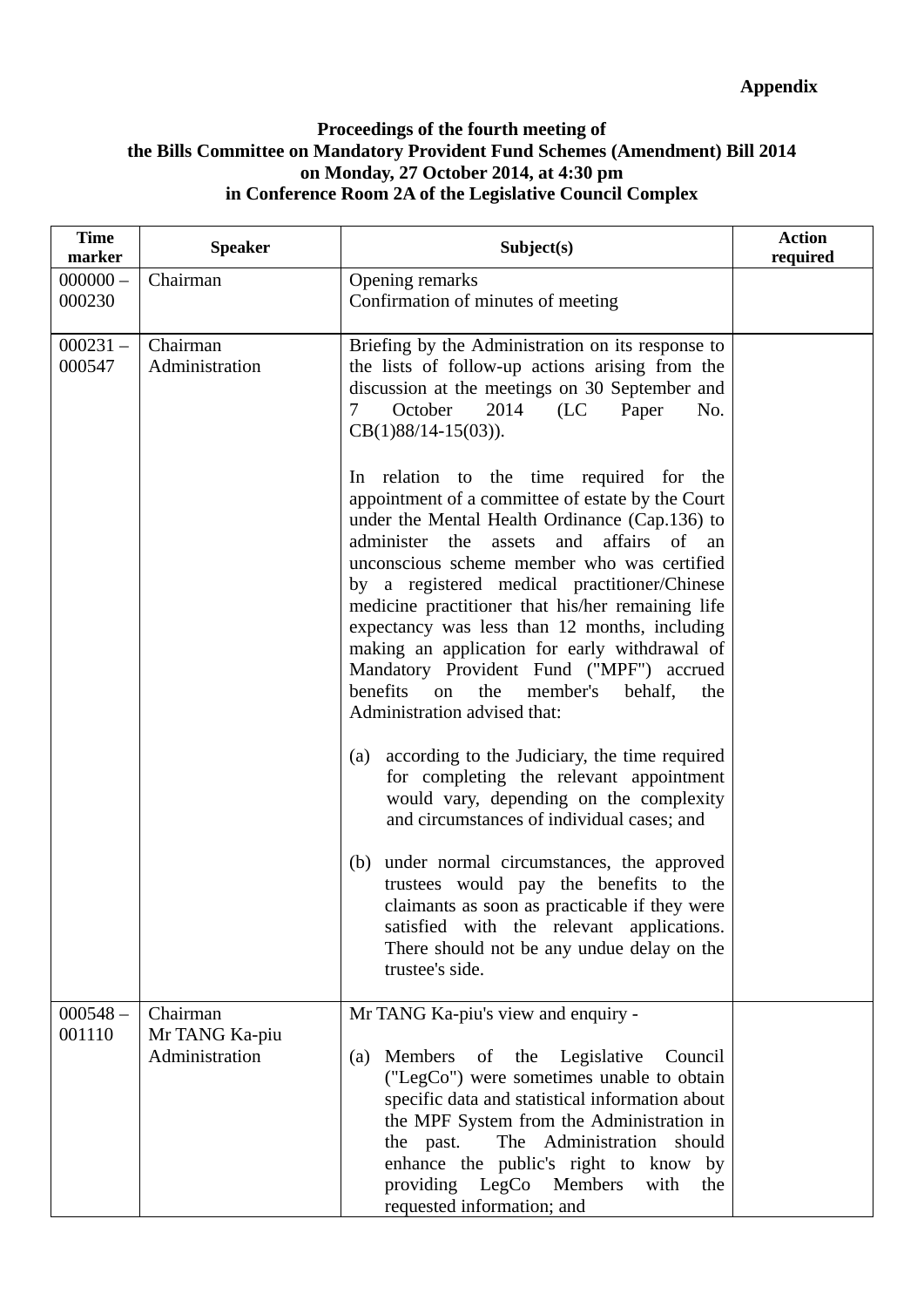| <b>Time</b><br>marker | <b>Speaker</b>            | Subject(s)                                                                                                                                                                                                                                                                                                                                                                                                                                                                                            | <b>Action</b><br>required              |
|-----------------------|---------------------------|-------------------------------------------------------------------------------------------------------------------------------------------------------------------------------------------------------------------------------------------------------------------------------------------------------------------------------------------------------------------------------------------------------------------------------------------------------------------------------------------------------|----------------------------------------|
|                       |                           | (b) whether the Mandatory Provident Fund<br>Schemes Authority ("MPFA") had already<br>been entrusted with the necessary power<br>under the secrecy provisions in the existing<br>Mandatory<br>Provident Fund<br><b>Schemes</b><br>Ordinance (Cap. 485) or the Bill to request<br>MPF trustees to provide specific statistical<br>information or data in relation to MPF<br>schemes under their management.                                                                                            |                                        |
|                       |                           | The Administration responded that -                                                                                                                                                                                                                                                                                                                                                                                                                                                                   |                                        |
|                       |                           | (a) Cap. 485 stipulated that MPFA might require<br>an approved trustee to give to MPFA any<br>specified information relating to a MPF<br>scheme that was in the possession of the<br>approved trustee;                                                                                                                                                                                                                                                                                                |                                        |
|                       |                           | (b) while the approved trustees were obliged to<br>provide the data or information requested by<br>MPFA in relation to a MPF scheme under<br>their management, both MPFA and trustees<br>had to comply with the requirements<br>stipulated in the Personal Data (Privacy)<br>Ordinance<br>(Cap.486)<br><i>(including)</i><br>the<br>requirement that the data to be collected had<br>to be adequate but not excessive);                                                                               |                                        |
|                       |                           | (c) considering that irregular collection schedule<br>and collection of specific data or information<br>from approved trustees could be time and<br>resource consuming to trustees, and thus had<br>possible cost implications, MPFA generally<br>made use of summary data obtained through<br>regular data collection for analysis purposes.<br>The Administration had to balance the costs<br>and benefits in considering whether to collect<br>specific data and information from trustees;<br>and |                                        |
|                       |                           | (d) the Administration stood ready to discuss with<br>Mr TANG Ka-piu in respect of the types of<br>information which might be collected from<br>trustees to enhance the transparency of the<br>MPF System.                                                                                                                                                                                                                                                                                            | The<br>Administration<br>to follow up. |
| $001111 -$<br>001958  | Chairman<br>Mr KWOK Ka-ki | Mr KWOK Ka-ki's concerns and enquiries -                                                                                                                                                                                                                                                                                                                                                                                                                                                              |                                        |
|                       | Administration            | the use<br>electronic<br>(a)<br>of<br>of<br>on<br>means                                                                                                                                                                                                                                                                                                                                                                                                                                               |                                        |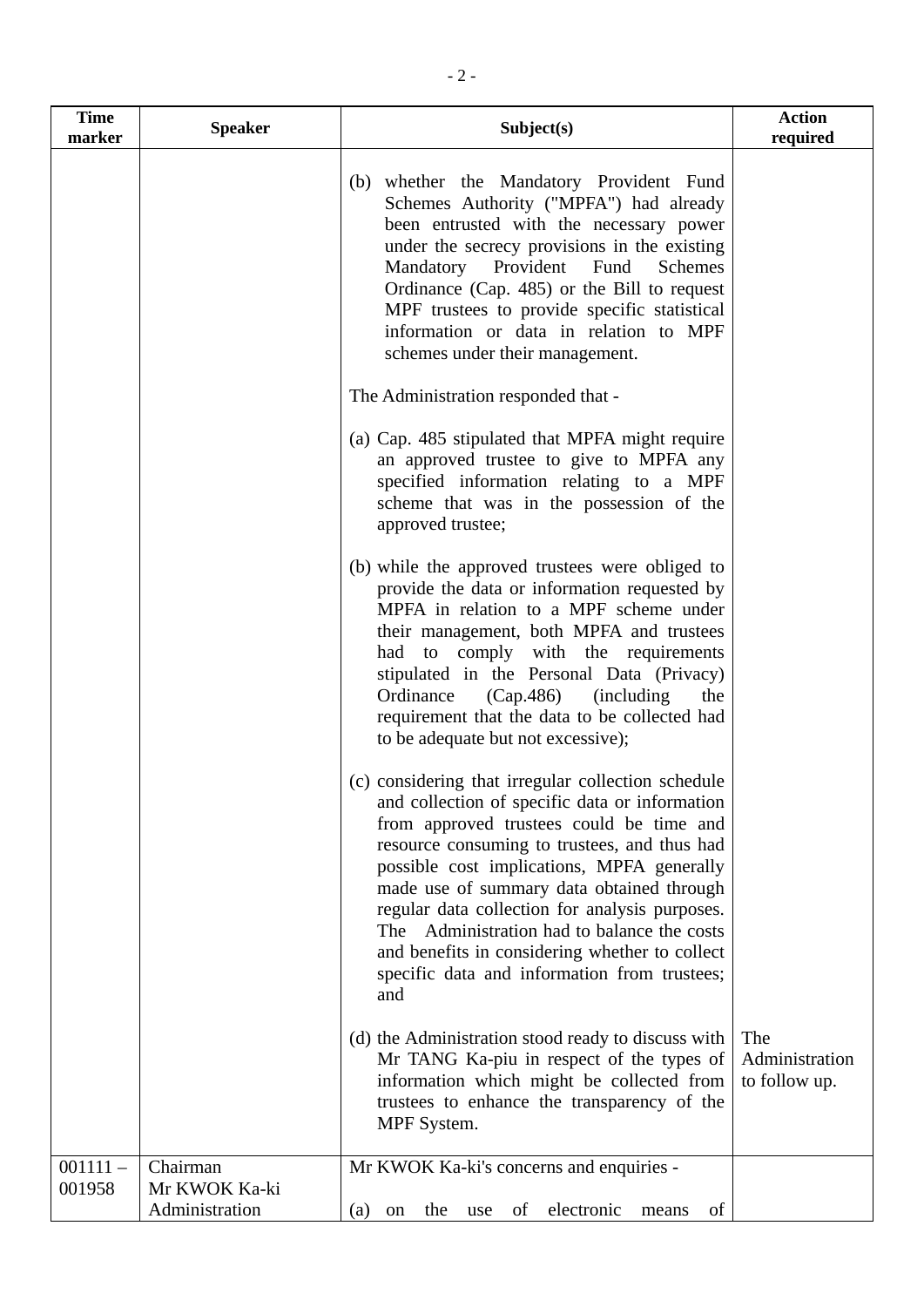| <b>Time</b><br>marker | <b>Speaker</b> | Subject(s)                                                                                                                                                                                                                                                                                                                                                                                                                                                                                                | <b>Action</b><br>required                                                                                     |
|-----------------------|----------------|-----------------------------------------------------------------------------------------------------------------------------------------------------------------------------------------------------------------------------------------------------------------------------------------------------------------------------------------------------------------------------------------------------------------------------------------------------------------------------------------------------------|---------------------------------------------------------------------------------------------------------------|
|                       |                | communication primarily between trustees<br>and scheme members, whether scheme<br>members would be given a choice to<br>continue to receive paper correspondence<br>from trustees. Given that some grassroots<br>employees might not have access to internet,<br>full<br>implementation<br>of<br>electronic<br>communication would prejudice their right<br>to information;                                                                                                                               |                                                                                                               |
|                       |                | whether the Administration would put in<br>(b)<br>place measures to prevent approved trustees<br>from<br>485<br>under<br>Cap.<br>overcharging<br>administration cost on scheme members who<br>opted for using paper correspondence;                                                                                                                                                                                                                                                                       |                                                                                                               |
|                       |                | the Administration should look into the<br>(c)<br>issues involved for cases where the time<br>required for the appointment of a committee<br>of estate by the Court was unreasonably<br>long. If necessary, guidelines should be<br>issued to help ensure a reasonable processing<br>time; and                                                                                                                                                                                                            |                                                                                                               |
|                       |                | how the cancellation of 16 schemes and 104<br>(d)<br>constituent funds ("CF") had contributed to<br>the drop of the Fund Expense Ratio ("FER")<br>from $2.1\%$ to $1.68\%$ during the period from<br>July 2007 to September 2014 (paragraph<br>1(b) in the Administration's response (LC<br>Paper No. CB(1)88/14-15(03)).                                                                                                                                                                                 |                                                                                                               |
|                       |                | The Administration responded that -                                                                                                                                                                                                                                                                                                                                                                                                                                                                       |                                                                                                               |
|                       |                | scheme members could opt between using<br>(a)<br>correspondence<br>electronic<br><b>or</b><br>paper<br>communication;                                                                                                                                                                                                                                                                                                                                                                                     |                                                                                                               |
|                       |                | while there were no provisions in Cap. 485<br>(b)<br>prohibiting trustees from charging members<br>administrative fee for the use of paper<br>correspondence, some trustees did not charge<br>scheme members any fees for such service.<br>At Mr KWOK Ka-ki's<br>request,<br>the<br>Administration<br>undertook<br>provide<br>to<br>information on the number of trustees which<br>did not charge scheme members any fees for<br>the use of paper correspondence and the<br>proportion of these trustees; | The<br>Administration<br>take<br>to<br>follow-up<br>action<br>as<br>in<br>paragraph<br>3(a)<br>of the minutes |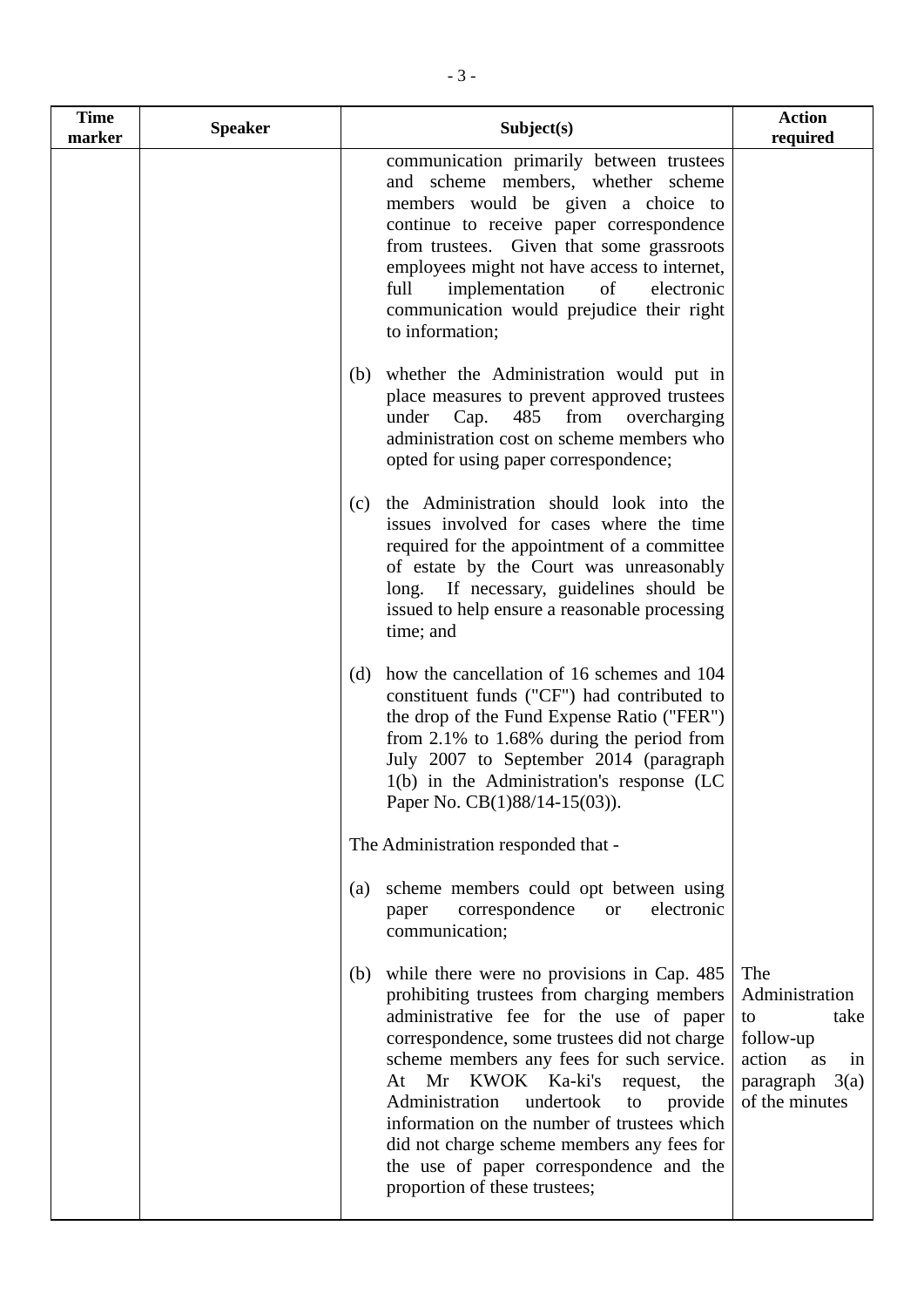| <b>Time</b><br>marker | <b>Speaker</b>                                                         | Subject(s)                                                                                                                                                                                                                                                                                                                                                                                                                                                                                                                                                                                                                                                                                                                                                                                                                                              | <b>Action</b><br>required |
|-----------------------|------------------------------------------------------------------------|---------------------------------------------------------------------------------------------------------------------------------------------------------------------------------------------------------------------------------------------------------------------------------------------------------------------------------------------------------------------------------------------------------------------------------------------------------------------------------------------------------------------------------------------------------------------------------------------------------------------------------------------------------------------------------------------------------------------------------------------------------------------------------------------------------------------------------------------------------|---------------------------|
|                       |                                                                        | according to the Judiciary, the time required<br>(c)<br>for the appointment of a committee of estate<br>by the Court would depend on the<br>complexity and circumstances of individual<br>cases, e.g., whether the case would involve a<br>variety of assets or whether there were<br>disputes among parties who claimed to have<br>interests in the assets; and                                                                                                                                                                                                                                                                                                                                                                                                                                                                                        |                           |
|                       |                                                                        | in addition to encouraging the industry to<br>(d)<br>consolidate MPF schemes or funds that were<br>smaller in scale or less efficient to achieve<br>greater synergy and cost reduction, MPFA<br>had implemented a host of measures to<br>further drive down MPF fees through<br>enhancing system transparency, promoting<br>competition and simplifying processes.<br>These measures included introducing the<br><b>FER</b><br>and the Low Fee Fund List,<br>implementing the<br>Employee<br>Choice<br>Arrangement and encouraging personal<br>account consolidation.<br>The<br>aggregate<br>impact of these measures was reflected in the<br>drop of the FER from 2.1% to 1.69% in the<br>period from July 2007 to September 2014.<br>It was however impossible to break down the<br>contribution of each of these measures to the<br>drop of the FER. |                           |
|                       | Clause-by-clause examination of the Bill                               |                                                                                                                                                                                                                                                                                                                                                                                                                                                                                                                                                                                                                                                                                                                                                                                                                                                         |                           |
| $001959-$<br>002518   | Chairman<br>Administration                                             | Clause 1 & Clause 2<br>Members raised no questions.<br>members' concurrence,<br>Mr<br>(With<br>WONG<br>Ting-kwong took the chair during the temporary<br>absence of the Chairman at this juncture.)                                                                                                                                                                                                                                                                                                                                                                                                                                                                                                                                                                                                                                                     |                           |
| $002519 -$<br>003105  | Chairman (Mr WONG<br>Ting-kwong)<br>Mr SIN Chung-kai<br>Administration | Clause 3 - to amend section 2 (interpretation)<br>Members raised no questions.<br>Clause $4 -$ to amend section $7AA$ (employer<br>required to pay contributions to Authority where<br>relevant employee not member of registered<br>scheme)<br>The Administration's response to Mr<br>SIN<br>Chung-kai's question regarding the computation                                                                                                                                                                                                                                                                                                                                                                                                                                                                                                            |                           |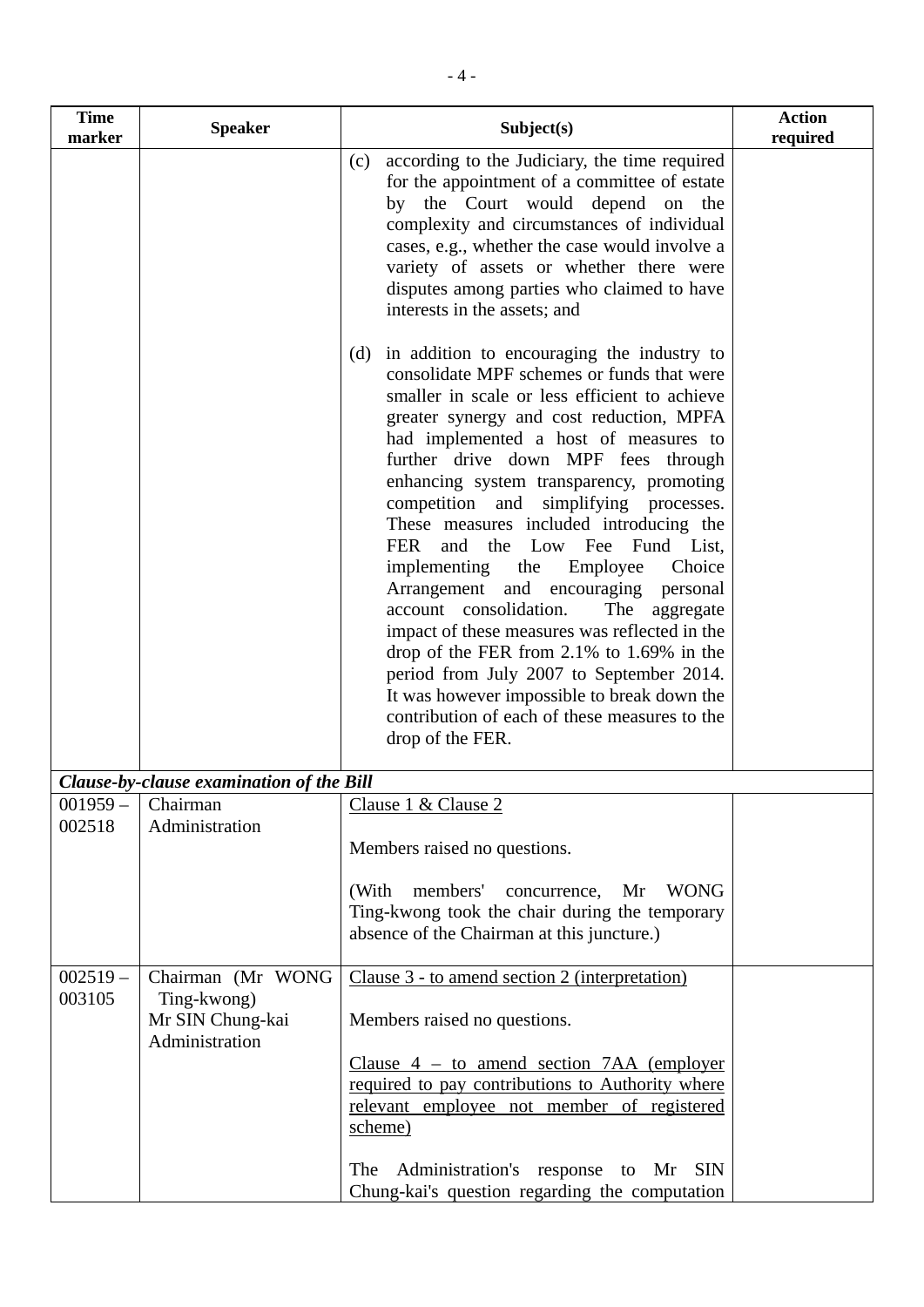| <b>Time</b><br>marker | <b>Speaker</b>                                                  | Subject(s)                                                                                                                                                                                                                                                                                                                                                                                                                                                                                                                                                                                                                                                                                                                                                                                                                                                                                                                                             | <b>Action</b><br>required |
|-----------------------|-----------------------------------------------------------------|--------------------------------------------------------------------------------------------------------------------------------------------------------------------------------------------------------------------------------------------------------------------------------------------------------------------------------------------------------------------------------------------------------------------------------------------------------------------------------------------------------------------------------------------------------------------------------------------------------------------------------------------------------------------------------------------------------------------------------------------------------------------------------------------------------------------------------------------------------------------------------------------------------------------------------------------------------|---------------------------|
|                       |                                                                 | of the period of time for the definition of<br>"permitted period".                                                                                                                                                                                                                                                                                                                                                                                                                                                                                                                                                                                                                                                                                                                                                                                                                                                                                     |                           |
|                       |                                                                 | Clause 5 - to amend section 10 (maximum level)<br>of income for contribution purposes)                                                                                                                                                                                                                                                                                                                                                                                                                                                                                                                                                                                                                                                                                                                                                                                                                                                                 |                           |
|                       |                                                                 | Members raised no questions.                                                                                                                                                                                                                                                                                                                                                                                                                                                                                                                                                                                                                                                                                                                                                                                                                                                                                                                           |                           |
|                       |                                                                 | Clause 6 - to amend section 15 (withdrawal of<br>accrued benefits)                                                                                                                                                                                                                                                                                                                                                                                                                                                                                                                                                                                                                                                                                                                                                                                                                                                                                     |                           |
|                       |                                                                 | In response to Mr SIN Chung-kai's question on<br>member, who had<br>how<br>scheme<br>a<br>lost<br>consciousness and been certified by a registered<br>medical<br>practitioner/Chinese<br>medicine<br>practitioner that his/her remaining life expectancy<br>was less than 12 months, could apply for early<br>withdrawal of MPF accrued benefits on the<br>ground of terminal illness, the Administration<br>replied that the scheme member's relative or<br>guardian might first make application for<br>appointment as the committee of the estate in<br>accordance with the Mental Health Ordinance.<br>Then, the appointed committee of estate might<br>make claims by completing a form and providing<br>a medical certificate issued by either a medical<br>practitioner or registered Chinese medicine<br>practitioner to the approved trustee concerned.<br>(paragraph<br>$\overline{2}$<br>in<br>LC<br>Paper<br>No.<br>$CB(1)88/14-15(03)$ ). |                           |
| $003106 -$<br>003748  | Chairman (Mr WONG<br>Ting-kwong)<br>Ms Cyd HO<br>Administration | Clause $6(8)$ – to add a new section 15(7) (to<br>clarify the meaning of permanently ceasing<br>employment or self-employment)                                                                                                                                                                                                                                                                                                                                                                                                                                                                                                                                                                                                                                                                                                                                                                                                                         |                           |
|                       |                                                                 | Ms Cyd HO doubted how the proposed section<br>$15(7)$ could be implemented given the difficulty<br>in verifying whether a scheme member genuinely<br>had no intention of becoming employed or<br>self-employed again when he/she applied for<br>early withdrawal of MPF accrued benefits on the<br>ground of early retirement.                                                                                                                                                                                                                                                                                                                                                                                                                                                                                                                                                                                                                         |                           |
|                       |                                                                 | The Administration responded that the proposed<br>section $15(7)$ sought to clarify the meaning of<br>permanently<br>ceasing<br>employment<br><b>or</b><br>self-employment so that an early-retired scheme<br>member might take up employment again due to<br>events or subsequent changes in financial<br>conditions which were unforeseeable at the time                                                                                                                                                                                                                                                                                                                                                                                                                                                                                                                                                                                             |                           |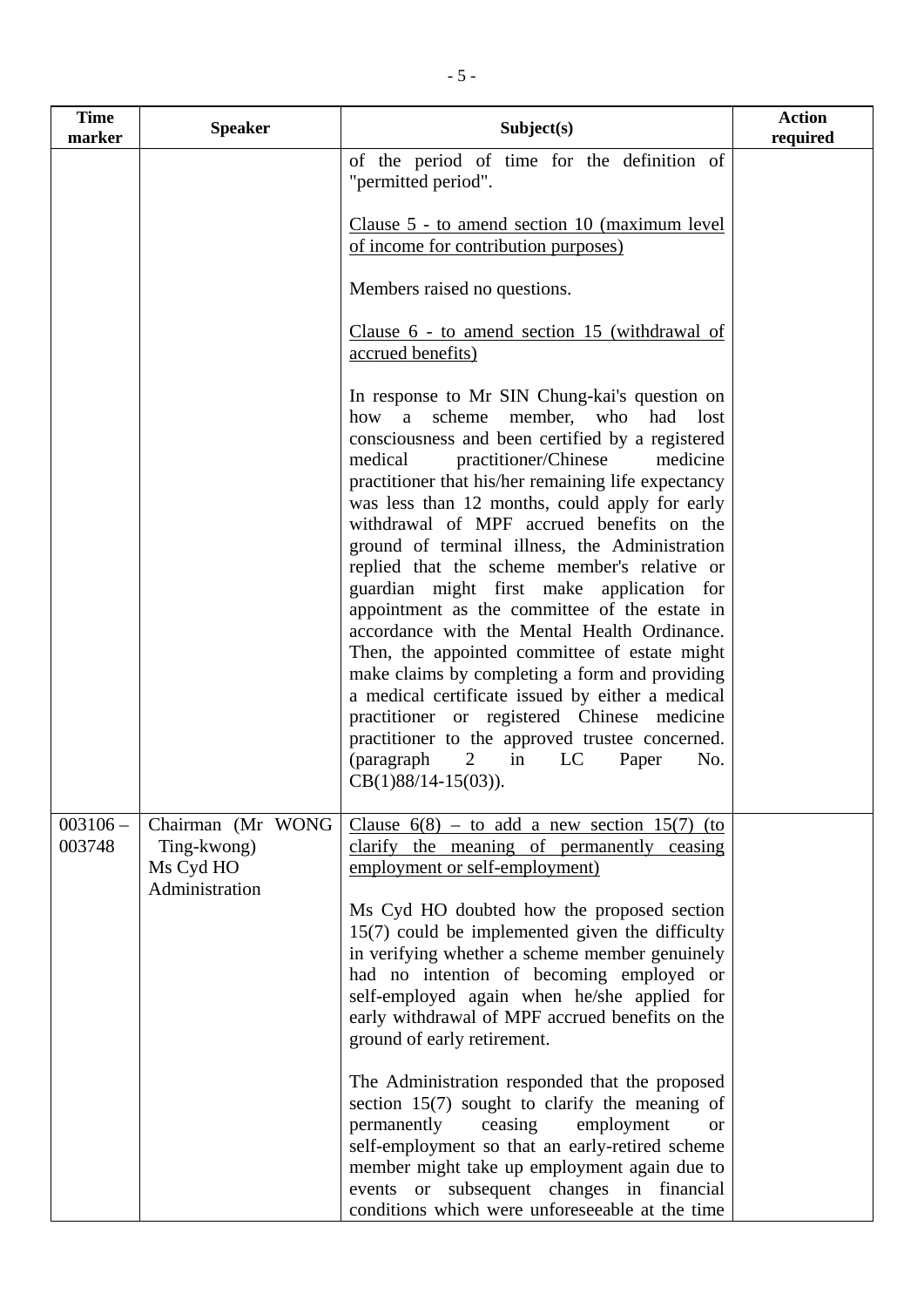| <b>Time</b><br>marker | <b>Speaker</b>                                            | Subject(s)                                                                                                                                                                                                                                                                                                                                                                                                                                                                                                                                                                                                                                                          | <b>Action</b><br>required                                                                                     |
|-----------------------|-----------------------------------------------------------|---------------------------------------------------------------------------------------------------------------------------------------------------------------------------------------------------------------------------------------------------------------------------------------------------------------------------------------------------------------------------------------------------------------------------------------------------------------------------------------------------------------------------------------------------------------------------------------------------------------------------------------------------------------------|---------------------------------------------------------------------------------------------------------------|
|                       |                                                           | of applying for early withdrawal of MPF accrued<br>benefits.                                                                                                                                                                                                                                                                                                                                                                                                                                                                                                                                                                                                        |                                                                                                               |
|                       |                                                           | In the light of Ms Cyd HO's concern, the<br>Administration would provide a copy each of the<br>current and the proposed revised "Statutory<br>Declaration for Claims for Payment of Accrued<br>Benefits on Grounds of Early Retirement" to<br>illustrate the implementation of the proposed<br>section $15(7)$ .                                                                                                                                                                                                                                                                                                                                                    | The<br>Administration<br>to<br>take<br>follow-up<br>action<br>as<br>in<br>paragraph $3(b)$<br>of the minutes  |
| $003749 -$<br>004345  | Chairman<br>Mr WONG Ting-kwong<br>Administration          | (The Chairman took the chair again at this<br>juncture.)                                                                                                                                                                                                                                                                                                                                                                                                                                                                                                                                                                                                            |                                                                                                               |
|                       | <b>Assistant Legal</b><br>Advisor<br>("ALA")<br>10<br>10" | Clause $7 -$ to add new sections $21BA$ (Constituent<br>funds of registered schemes to be approved) and<br>21BB (Application for approval and cancellation<br>of approval of constituent funds of registered<br>schemes)                                                                                                                                                                                                                                                                                                                                                                                                                                            |                                                                                                               |
|                       |                                                           | The Administration advised that the criterion of<br>"in scheme members' interests" had all along been<br>adopted in approving new funds.<br>The Bill<br>proposed to provide a clearer legal basis for the<br>MPFA to refuse applications for introducing new<br>MPF funds if it was not satisfied that the new<br>fund was in scheme members' interests.<br>The<br>MPFA would issue a guideline setting out the<br>detailed requirements in respect of the approval<br>criterion of "in scheme members' interests" for<br>new CFs for the MPF industry's reference in the<br>future.                                                                                |                                                                                                               |
|                       |                                                           | Members raised no questions.                                                                                                                                                                                                                                                                                                                                                                                                                                                                                                                                                                                                                                        |                                                                                                               |
|                       |                                                           | Addressing the concern of ALA 10, the<br>Administration was requested to advise, in the<br>light of the Chinese rendition ("包括一項陳述")<br>of the English text "include in the notice a<br>statement setting out" in the respective sections<br>$20(11)$ , $20A(3)$ , $20B(3)$ , $21(10)$ , $34(7)$ and $34B(7)$<br>of Cap.485, whether the Chinese rendition (" $\text{Im}\lambda$ )<br>一項陳述") of the English text "include in the<br>notice of a statement " in the proposed section<br>$21BB(8)(b)$ should be rendered consistent with<br>the Chinese renditions of the aforesaid sections in<br>Cap. 485 or vice versa and provide the relevant<br>considerations. | The<br>Administration<br>take<br>to<br>follow-up<br>action<br>as<br>in<br>paragraph<br>3(c)<br>of the minutes |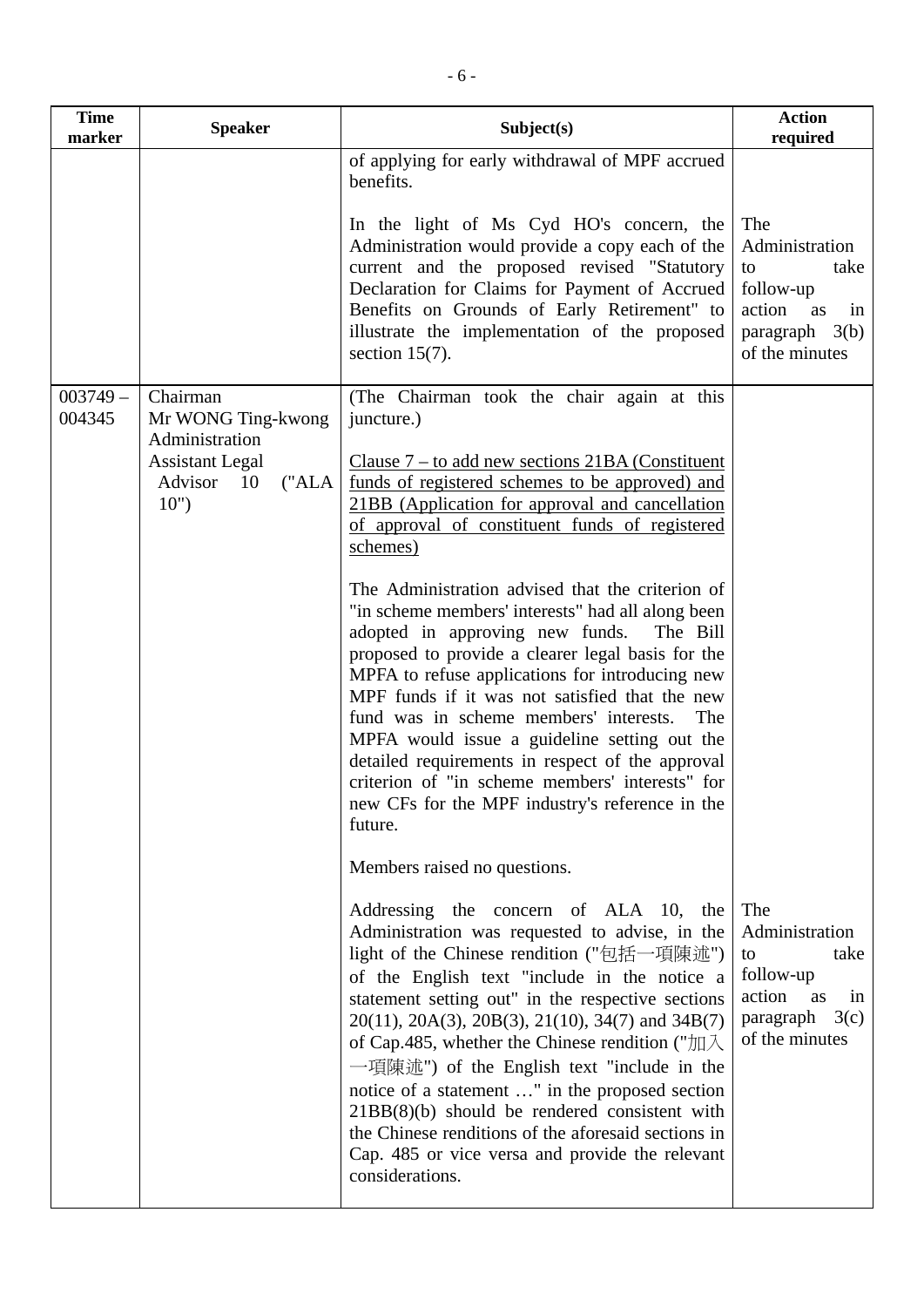| <b>Time</b><br>marker | <b>Speaker</b>                                                         | Subject(s)                                                                                                                                                                                                                                                                                                                                                                                                                                                                                                                                                                                                                                                                                                                            | <b>Action</b><br>required                                                                                    |
|-----------------------|------------------------------------------------------------------------|---------------------------------------------------------------------------------------------------------------------------------------------------------------------------------------------------------------------------------------------------------------------------------------------------------------------------------------------------------------------------------------------------------------------------------------------------------------------------------------------------------------------------------------------------------------------------------------------------------------------------------------------------------------------------------------------------------------------------------------|--------------------------------------------------------------------------------------------------------------|
| $004346 -$<br>004433  | Chairman<br>Administration                                             | Clause $8 -$ to amend section 23 (<br>Residual<br><b>Provident Fund Scheme)</b>                                                                                                                                                                                                                                                                                                                                                                                                                                                                                                                                                                                                                                                       |                                                                                                              |
|                       |                                                                        |                                                                                                                                                                                                                                                                                                                                                                                                                                                                                                                                                                                                                                                                                                                                       |                                                                                                              |
|                       |                                                                        | Members raised no questions.                                                                                                                                                                                                                                                                                                                                                                                                                                                                                                                                                                                                                                                                                                          |                                                                                                              |
| $004434 -$<br>005219  | Chairman<br>Ms Cyd HO<br>Administration<br>ALA10                       | Clause $9$ - to amend section 42 (Authority may<br>disclose certain information despite section 41)<br>Ms Cyd HO asked if some Government<br>departments not on the list of parties and<br>organizations provided under the proposed<br>section $42(1)(d)$ , such as the Labour Department,<br>would be able to obtain information from MPFA<br>to execute their functions/duties.<br>The Administration advised that pursuant to the<br>proposed section $42(1)(d)(xv)$ , MPFA could<br>disclose information to a person authorized by a<br>person or body specified in subparagraphs (i), (ii),<br>$(iii)$ , $(iv)$ , $(v)$ , $(vi)$ or $(vii)$ of the proposed section<br><b>MPFA</b><br>might<br>only<br>$42(1)(d)$ .<br>disclose |                                                                                                              |
|                       |                                                                        | information if certain conditions specified under<br>section $42(1A)$ were fulfilled.<br>As requested by Ms Cyd HO, the Administration<br>would advise whether the Commissioner for<br>Labour had ever made any requests<br>for<br>information disclosure to MPFA under section 42<br>and whether MPFA had made the relevant<br>disclosure.<br>Proposed sections $42(1)(d)$ and $42(1)(1)$                                                                                                                                                                                                                                                                                                                                            | The<br>Administration<br>take<br>to<br>follow-up<br>action<br>as<br>in<br>paragraph $3(d)$<br>of the minutes |
| $005220 -$<br>005713  | Chairman (Mr WONG<br>Ting-kwong)<br>Mr SIN Chung-kai<br>Administration | (Mr WONG Ting-kwong took the chair during the<br>temporary absence of the Chairman at this<br>juncture.)<br>In response to Mr SIN Chung-kai's enquiry, the<br>Administration advised that -<br>(a) the addition of the Privacy Commissioner for<br>Personal Data and the Registrar of Companies<br>to the proposed section $42(1)(d)$ was to<br>facilitate the relevant authorities in exercising<br>their statutory functions.<br>The proposed<br>addition was in line with other legislation<br>such as the Securities and Futures Ordinance<br>(Cap. 571); and                                                                                                                                                                     |                                                                                                              |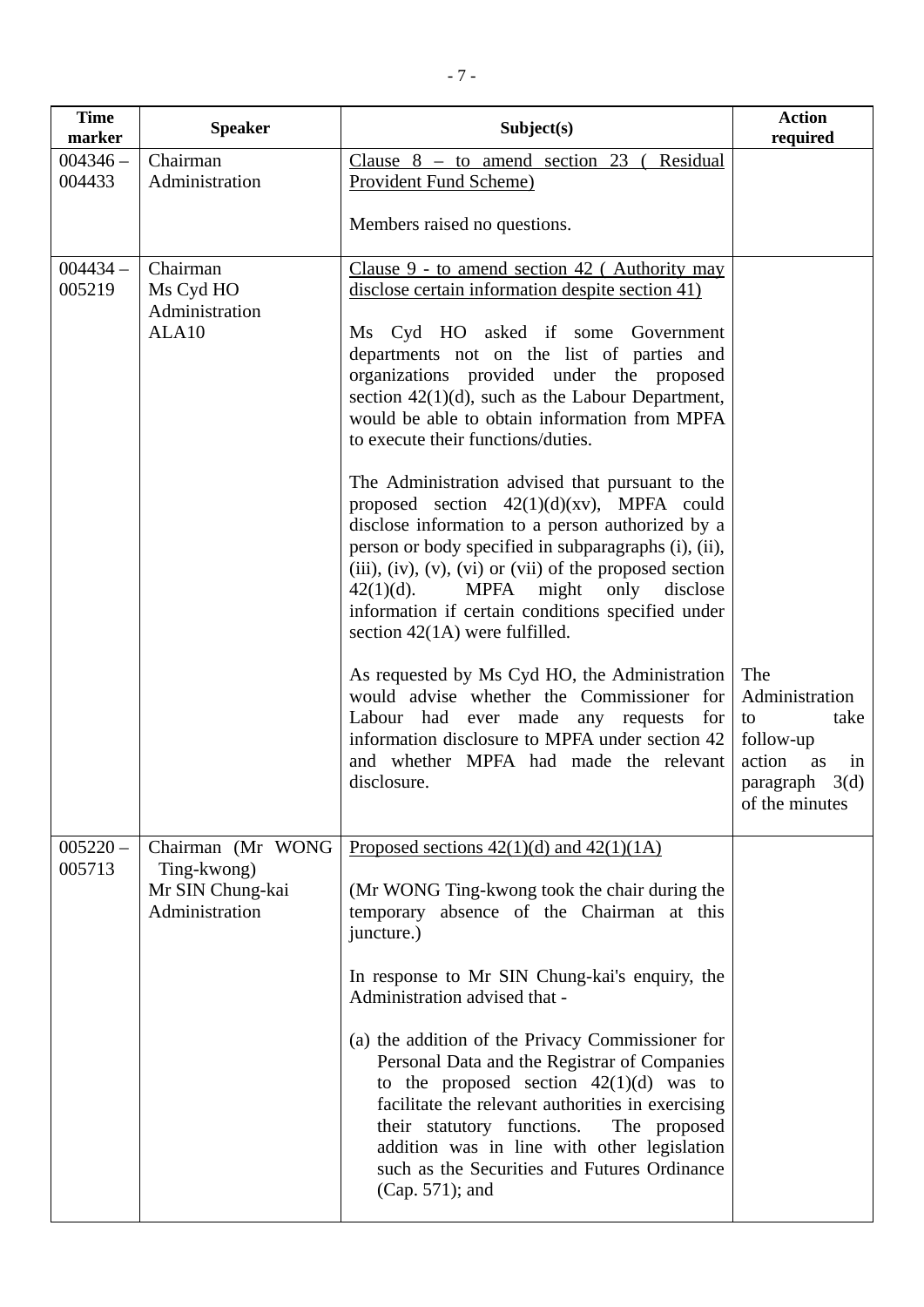| <b>Time</b><br>marker | <b>Speaker</b>                                                         | Subject(s)                                                                                                                                                                                                                                                                                                                                                                                                                                                                                                                                                         | <b>Action</b><br>required                                                                                     |
|-----------------------|------------------------------------------------------------------------|--------------------------------------------------------------------------------------------------------------------------------------------------------------------------------------------------------------------------------------------------------------------------------------------------------------------------------------------------------------------------------------------------------------------------------------------------------------------------------------------------------------------------------------------------------------------|---------------------------------------------------------------------------------------------------------------|
|                       |                                                                        | (b) the conditions for the MPFA to disclose<br>information under the proposed<br>section<br>$42(1)(1A)(a)$ , (b) and (c) remained the same<br>as provided under the existing section<br>$42(1)(d)$ (i), (ii) and (iii) of Cap. 485.                                                                                                                                                                                                                                                                                                                                |                                                                                                               |
| $005714-$<br>005958   | Chairman (Mr WONG<br>Ting-kwong)<br>Administration                     | Proposed section $42(8)$ - $(11)$<br>Members raised no questions.                                                                                                                                                                                                                                                                                                                                                                                                                                                                                                  |                                                                                                               |
|                       |                                                                        | Proposed section $42(12)$<br>In response to Mr WONG Ting-kwong's query,<br>the Administration advised that a fine at level 4<br>amounted to \$25,000.                                                                                                                                                                                                                                                                                                                                                                                                              |                                                                                                               |
| $005959 -$<br>010347  | Chairman (Mr WONG<br>Ting-kwong)<br>Mr POON Siu-ping<br>Administration | Clause 10 - to amend section 42AA (Authority or<br>specified entity may disclose information<br>obtained under Part 4A despite section 41)                                                                                                                                                                                                                                                                                                                                                                                                                         |                                                                                                               |
|                       |                                                                        | In response to Mr POON Siu-ping's query on the<br>difference between the list of parties and<br>organizations provided under proposed sections<br>$42(1)(d)$ and $42AA(3)(e)$ , the Administration<br>explained that section 42AA governed the<br>disclosure by MPFA and specified entities,<br>namely the Insurance Authority, the Monetary<br>Authority and the<br>Securities and Futures<br>Commission. As the three specified entities had<br>already been set out in section 42AA(5), they<br>were thus not included in the list in section<br>$42AA(3)(e)$ . |                                                                                                               |
| $010348 -$<br>010814  | Chairman (Mr WONG<br>Ting-kwong)<br>Administration<br>ALA10            | The proposed section 42AAB<br>In respect of the proposed section $42AAB(1)(a)$ ,<br>the Administration was requested to clarify the<br>factors which MPFA would take into account in<br>deciding whether to give the written consent.<br>Administration indicated<br>The<br>that it<br>was<br>considering introducing Committee<br>Stage<br>Amendment to the Bill to set out the factors.                                                                                                                                                                          | The<br>Administration<br>to<br>take<br>follow-up<br>action<br>as<br>in<br>3(e)<br>paragraph<br>of the minutes |
| $010815 -$<br>011108  | Chairman<br>Administration                                             | (The Chairman took over the chair at this<br>juncture)<br>Clause 12 - to amend section 43 (offence for<br>unapproved person to carry on<br>business<br>as                                                                                                                                                                                                                                                                                                                                                                                                          |                                                                                                               |